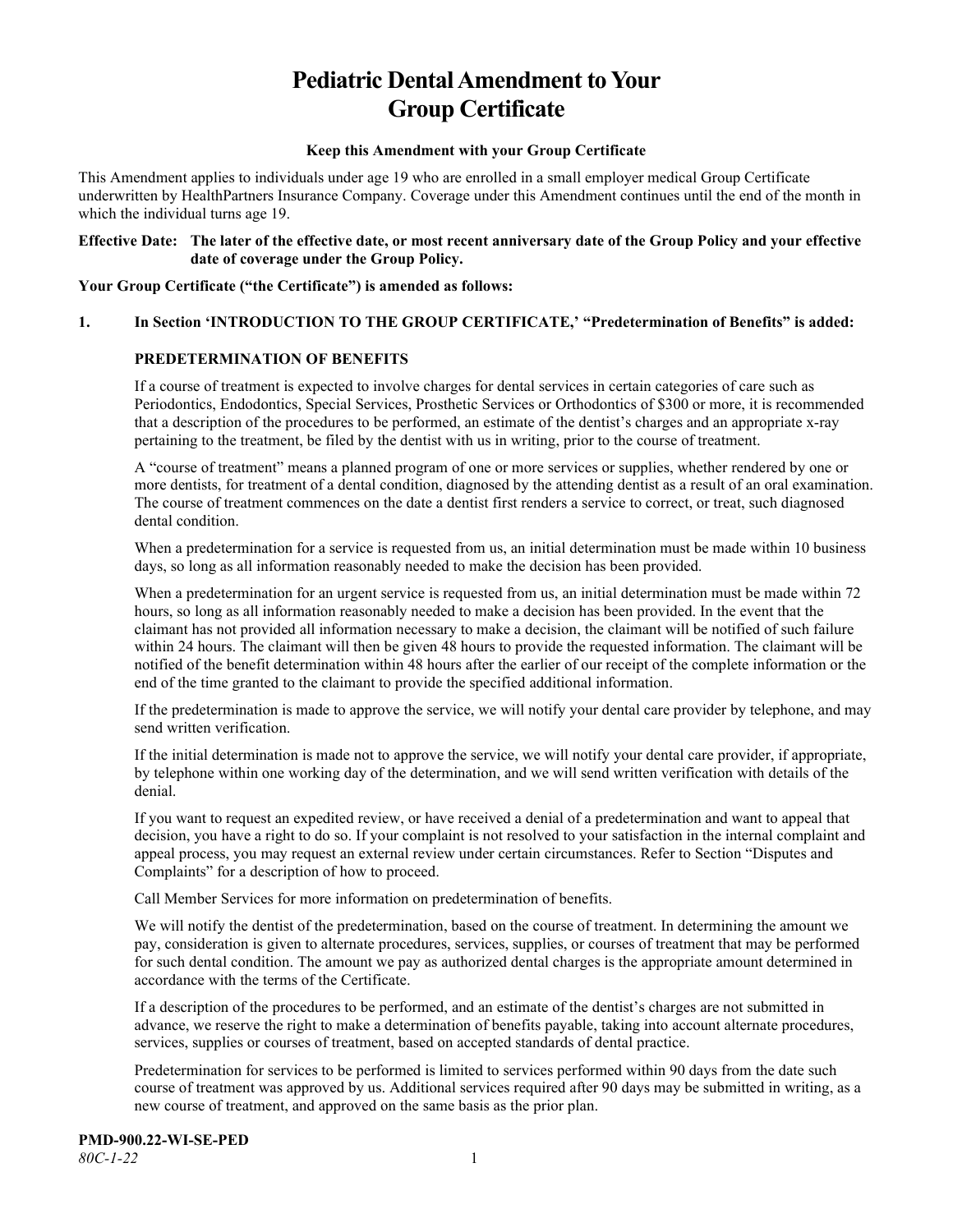#### **2. In Section 'DEFINITIONS OF TERMS USED,' the following definitions are added:**

**Clinically Accepted Dental Services.** These are techniques or services, accepted for general use, based on risk/benefit implications (evidence based). Some clinically accepted techniques are approved only for limited use, under specific circumstances.

**Consultations**. These are diagnostic services provided by a dentist or dental specialist other than the practitioner who is providing treatment.

**Cosmetic Care.** These are dental services to improve appearance, without treatment of a related illness or injury.

**Customary Restorative Materials.** These are amalgam (silver fillings), glass ionomer and intraorally cured acrylic resin and resin-based composite materials (white fillings).

**Date of Service.** This is generally the date the dental service is performed. For prosthetic, or other special restorative procedures, the date of service is the date impressions were made for final working models. For endodontic procedures, date of service is the date on which the root canal was first entered for the purpose of canal preparation.

**Dentist.** This is a professionally degreed doctor of dental surgery or dental medicine who lawfully performs a dental service in strict accordance with governmental licensing privileges and limitations.

**Elective Procedures.** These are procedures which are available to patients but which are not dentally necessary.

**Emergency Dental Care.** These are services for an acute dental condition that would lead a prudent layperson to reasonably expect that the absence of immediate care would result in serious impairment to the dentition or would place the person's oral health in serious jeopardy.

**Endodontics.** This is the treatment of diseases of the dental pulp. Endodontics includes root canal therapy, pulp capping procedures, apexification and periapical procedures associated with root canal treatment.

**Medically Necessary Orthodontic Services.** These are comprehensive medically necessary services covered for pediatric dental insureds who have a severe handicapping malocclusion related to a medical condition resulting from congenital, craniofacial or dentofacial malformations involving the teeth and requiring reconstructive surgical correction in addition to orthodontic services.

**Oral Surgery.** This is routine surgery involving teeth or alveolar bone, including extraction and alveolectomy. Oral surgery may include other oral treatment and surgery, if a dentist considers it dentally necessary. Oral surgery does not include orthodontia, orthognathic surgery, and placement of dental implants or surgical care that is necessary because of a medical condition.

**Orthodontics.** This is medically necessary dental care for the correction of severe handicapping malocclusion of teeth using appliances and techniques that alter the position of teeth in the jaws.

**Orthognathic Surgery.** This is oral surgery to alter the position of the jaw bones.

**Periodontics.** This is non-surgical and surgical treatment of diseases of the gingiva (gums) and bone supporting the teeth.

**Prosthetic Services.** These are services to replace missing teeth; including the prescribing, repair, construction, replacement and fitting of fixed bridges and full or partial removable dentures.

#### **3. The following are added to Section "SERVICES NOT COVERED," and apply only to Pediatric Dental benefits:**

- Treatment, procedures or services which are not dentally necessary and/or which are primarily educational in nature or for the vocation, comfort, convenience, appearance or recreation of the insured.
- The treatment of conditions which foreseeably result from excluded services.
- For Network Benefits, treatment, procedures or services which are not provided by a network dentist or other authorized provider or are not authorized by us.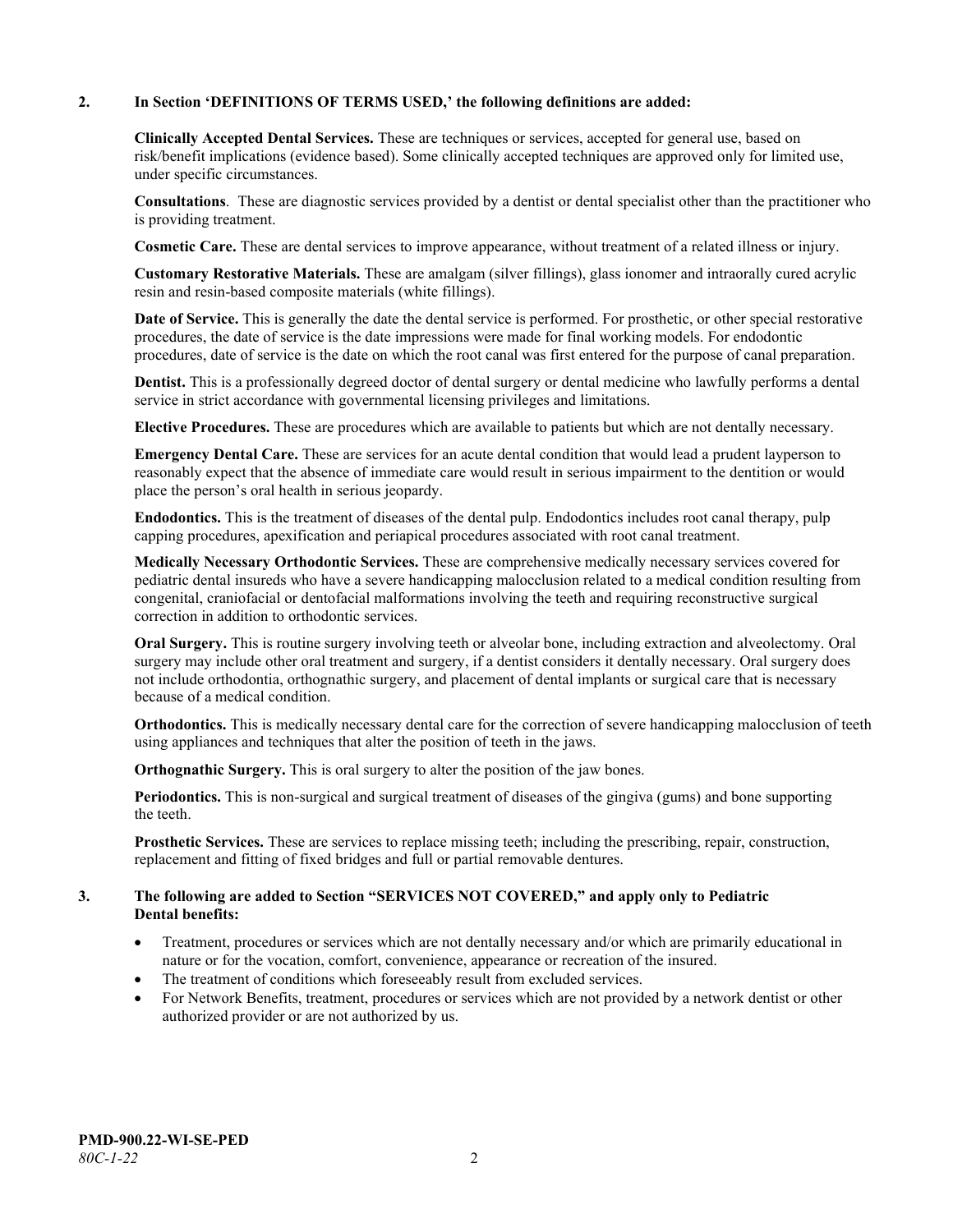- Dental services or supplies primarily intended to alter the shape, appearance and function of the teeth for cosmetic purposes, or for the purpose of improving the appearance of your teeth. This includes tooth whitening, tooth bonding and veneers that cover the teeth, and any services intended to replace existing restorations done historically for cosmetic reasons, even if due to material failure (wear/chipping/fracture) or the presence of decay at the restorative margin. This exclusion does not apply to services for reconstructive surgery. However, to the extent that these reconstructive surgery services are paid as medical services under the Certificate, they are not covered as Pediatric Dental services.
- Hospitalization or other facility charges.
- Local anesthesia or use of electronic analgesia billed as a separate procedure is not covered. Inhaled nitrous oxide is not covered. General anesthesia and intravenous sedation are not covered except as indicated in this Amendment.
- Orthodontic services, except as provided in this Amendment.
- Orthognathic surgery (surgery to reposition the jaws).
- Services which are elective, investigative, experimental or not otherwise clinically accepted.
- Procedures, appliances or restorations that are necessary to alter, restore or maintain occlusion, including but not limited to: increasing vertical dimension, replacing or stabilizing tooth structure lost by attrition (including chipping or fractures of tooth structure or restorations), or erosion, abfraction, abrasion, or realigning teeth, except as covered orthodontic services provided in this Amendment. Mandibular orthopedic appliances and bite planes are also not covered.
- Procedures, appliances (other than occlusal guards, as indicated in this Amendment) or restorations for the prevention of bruxism (grinding of teeth) or clenching.
- Services for the following items:
	- o replacement of any missing, lost or stolen dental or implant-supported prosthesis.
	- replacement or repair of orthodontic appliances.<br>○ replacement of orthodontic appliances due to not
	- replacement of orthodontic appliances due to non-compliance.
- Services related to a prosthetic or special restorative appliance which was installed or delivered more than 60 days after termination of coverage.
- Diagnostic testing that is performed and billed as a separate procedure such as collection of microorganisms for culture, viral cultures, genetic testing for susceptibility or oral disease and caries susceptibility tests. This includes all oral pathology and laboratory testing charges.
- For non-network coverage, dental services related to the replacement of any teeth missing prior to the insured's effective date under this Amendment.
- Dental services, supplies and devices not expressly covered as a benefit under this Amendment.
- Prescription drugs and medications prescribed by a dentist. This includes gingival irrigation.
- Services provided to the insured which the insured is not required to pay.
- The portion of a billed charge for an otherwise covered service by a non-network provider, which is in excess of our maximum amount allowed. We also do not cover charges or a portion of a charge which is either a duplicate charge for a service or charges for a duplicate service.
- Services for injury or illness either (a) arising out of an injury in the course of employment and subject to workers' compensation or similar law; or (b) for which benefits are payable without regard to fault, under coverage statutorily required to be contained in any motor vehicle or other liability insurance policy or equivalent self-insurance; or (c) for which benefits are payable under another policy of accident and health insurance, Medicare or any other governmental program.
- Except where expressly addressed in this Amendment, when multiple, acceptable treatment options exist related to a specific dental problem, we will provide benefits based upon the least costly alternative treatment. This includes inlay restorations paid as corresponding amalgam restorations.
- Services covered under the patient's medical plan, except to the extent not covered under the patient's medical plan.
- Additional charges for office visits that occur after regularly scheduled hours, missed appointments or appointments cancelled on short notice.
- Onlays, veneers or partial crowns fabricated from extraorally cured composite resin or porcelain.
- Periodontal splinting.
- Athletic mouthguards.
- Charges for infection control, sterilization and waste disposal.
- Charges for sales tax.
- Treatment, procedures, or services or drugs which are provided when you are not covered under this Amendment.
- Cone beam CT capture and interpretation.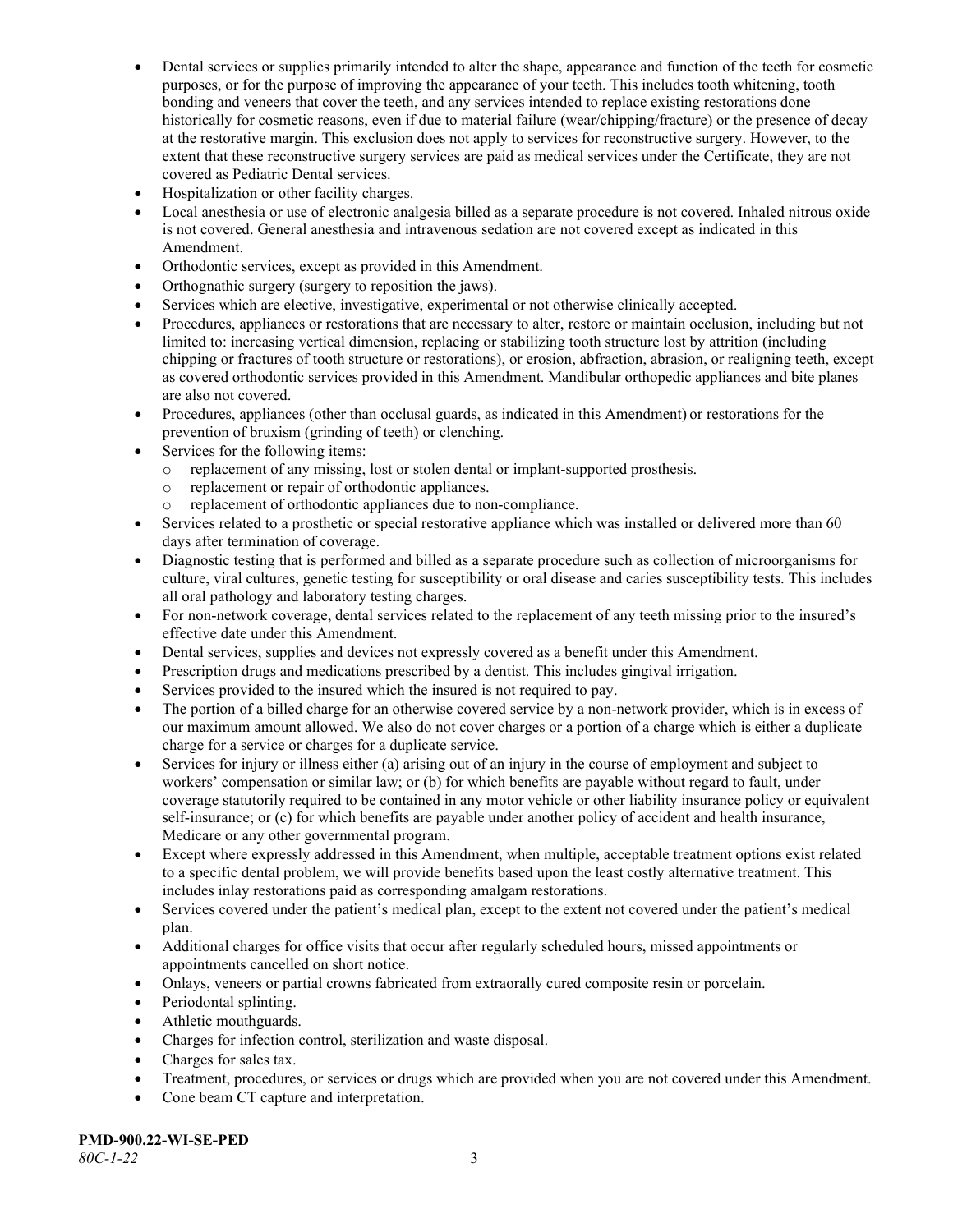- Harvest of bone for use in autogenous grafting procedure.
- Charges for maxillofacial prosthetics.
- Charges for case presentations for treatment planning or behavioral management.
- Charges for enamel microabrasion, odontoplasty and pulpal regeneration.
- Charges for surgical procedures for isolation of a tooth with a rubber dam.
- Non-intravenous conscious sedation and drugs to treat anxiety or pain.
- Charges for endodontic endosseous implants.
- Charges for intentional reimplantation (including necessary splinting).
- Charges for canal preparation and fitting of preformed dowel or post.
- Charges for temporary crowns for fractured teeth.
- Charges for interim or custom abutments for implants.
- Charges for rebonding, recementing and repair of fixed retainers.
- Charges for surgical placement of a temporary anchorage device.
- Charges for autogenous or nonautogenous osseous, osteoperiosteal or cartilage graft of the mandible or maxilla.
- Charges for anatomical crown exposure.
- Interim prostheses.
- Connector bars, stress breakers and precision attachments.
- Provisional pontics, crowns and retainer crowns.
- Copings.
- Oral hygiene instruction.
- Removal of fixed space maintainers.
- Hospital, home and extended care facility visits by dental providers.
- Gold foil restorations.
- Treatment for correction of malocclusion of teeth and associated dental and facial disharmonies, and posttreatment retainers, when treatment is not medically necessary.
- Maxillofacial MRI, maxillofacial ultrasound and sialoendoscopy capture and interpretation.
- Post processing of image or image sets.
- Caries risk assessment and documentation.
- Charges for unspecified procedures.
- Charges for the placement of a restorative foundation for an indirect restoration.
- Charges for periradicular services and bone grafts or other material used in conjunction with periradicular surgery.
- Non-dental administrative fees and charges including, but not limited to dental record preparation, and interest charges.
- Services related to the diagnosis and treatment of Temporomandibular Joint Dysfunction (TMD).
- Services associated with non-covered services.

#### **4. The Benefits Chart is expanded to include the following:**

## **Pediatric Dental Benefits Chart**

**The Certificate covers Preventive and Diagnostic Services, Basic, Special, Prosthetic and medically necessary Orthodontia Services only, for insureds under age 19.**

**HealthPartners Insurance Company agrees to cover the dental services described below. This Benefits Chart describes the level of payment that applies for each of the covered services. To be covered, dental services or items described below must be medically or dentally necessary. The date of service must be while you are enrolled in the plan.**

**Coverage for eligible services is subject to the exclusions, limitations and other conditions of this Amendment and the Certificate. See item 3. of this Amendment for additional information about exclusions.**

**This dental plan allows you to choose, at any time, dentists within the dental network (Network Benefits), or dentists outside of the network (Non-Network Benefits).**

**The amount that we pay for covered services is listed below. The insured is responsible for the specified dollar amount and/or percentage of charges that we do not pay. Coverage may vary according to your network selection.**

**Benefits are underwritten by HealthPartners Insurance Company.**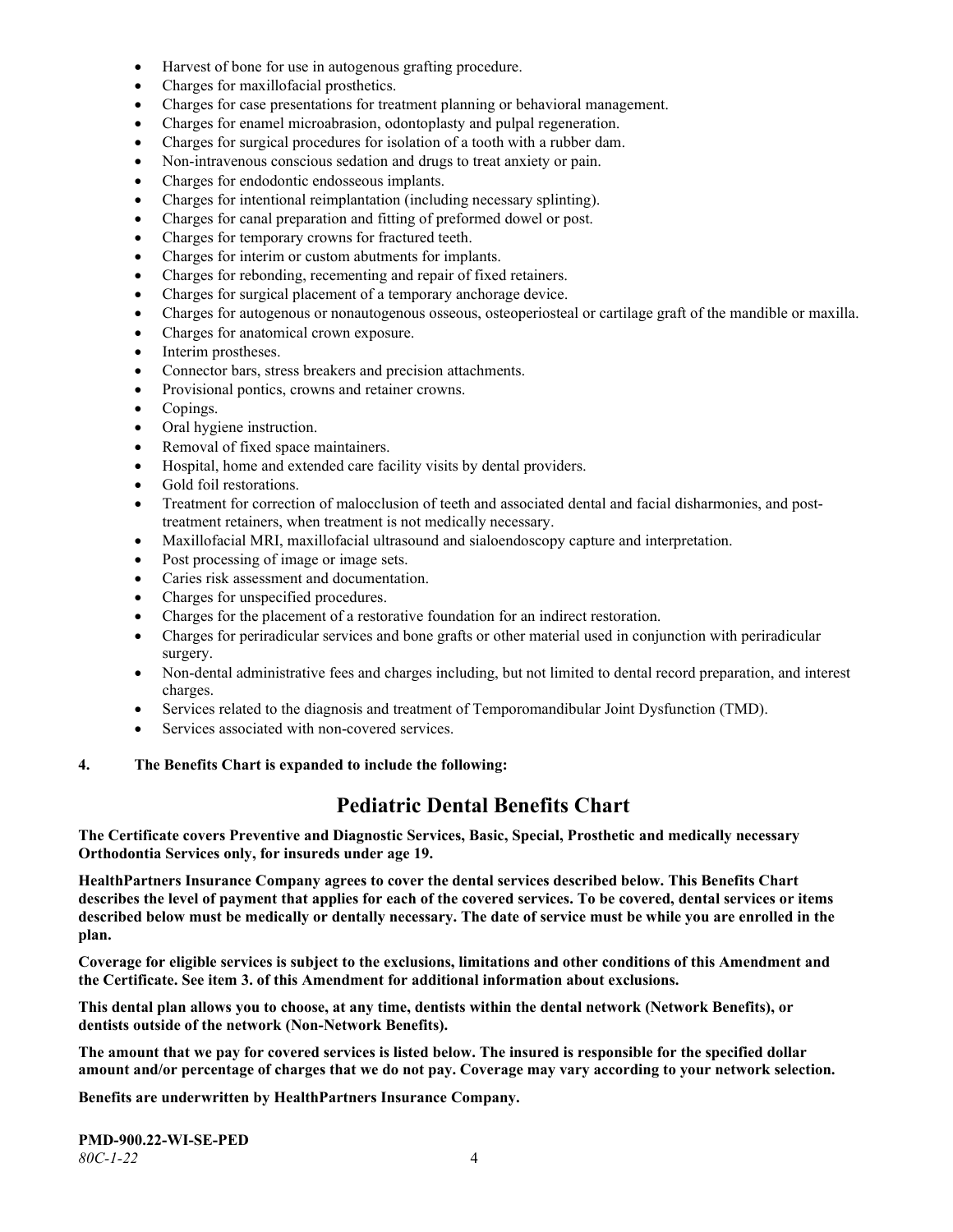**When you use Non-Network providers, benefits are substantially reduced and you will likely incur significantly higher out-of-pocket expenses. A Non-Network provider does not usually have an agreement with HealthPartners Insurance Company to provide services at a discounted fee. In addition, Non-Network Benefits are restricted to the usual and customary amount under the definition of "Charge." The usual and customary amount can be significantly lower than a Non-Network provider's billed charges. If the Non-Network provider's billed charges are over the usual and customary amount, you pay the difference, in addition to any required deductible, copayment and/or coinsurance, and these charges do not apply to the out-of-pocket limit.**

**This plan is subject to plan and benefit changes required to maintain compliance with federal and state law. This includes, but is not limited to, benefit changes required to maintain a certain actuarial value or metal level. We may also change your deductible, coinsurance and out-of-pocket limit values on an annual basis to reflect cost of living increases.**

**These definitions apply to this Amendment.**

| <b>Calendar Year:</b>  | This is the 12-month period beginning 12:01 A.M. Central Time, on January 1, and<br>ending 12:00 A.M. Central Time of the next following December 31.                                                                                                                                                                                                                                                                                                                                                                                                                                                                                                                                                                                                                                                                                                                                                                                                                 |
|------------------------|-----------------------------------------------------------------------------------------------------------------------------------------------------------------------------------------------------------------------------------------------------------------------------------------------------------------------------------------------------------------------------------------------------------------------------------------------------------------------------------------------------------------------------------------------------------------------------------------------------------------------------------------------------------------------------------------------------------------------------------------------------------------------------------------------------------------------------------------------------------------------------------------------------------------------------------------------------------------------|
| Charge:                | For covered services delivered by network providers, this is the provider's discounted<br>charge for a given dental/surgical service, procedure or item, which network providers<br>have agreed to accept as payment in full.                                                                                                                                                                                                                                                                                                                                                                                                                                                                                                                                                                                                                                                                                                                                         |
|                        | For covered services delivered by non-network providers, this is the provider's charge<br>for a given dental/surgical service, procedure or item, up to our maximum amount<br>allowed for that service, procedure or item.                                                                                                                                                                                                                                                                                                                                                                                                                                                                                                                                                                                                                                                                                                                                            |
|                        | Our maximum amount allowed is based on the usual and customary charge for a given<br>dental/surgical service, procedure or item. It is consistent with the charge of other<br>providers of a given service or item in the same region. You must pay for any charges<br>above the maximum amount allowed, and they do not apply to the out-of-pocket limit.                                                                                                                                                                                                                                                                                                                                                                                                                                                                                                                                                                                                            |
|                        | To be covered, a charge must be incurred on or after the insured's effective date and<br>on or before the termination date. For network provider charges, the amount of the<br>copayment or coinsurance, or the amount applied to any deductible, is based on the<br>agreed fee applicable to the network provider, or a reasonable estimate of the cost<br>according to a fee schedule equivalent. For non-network provider charges, the amount<br>considered as a copayment or coinsurance, or the amount applied to any deductible, is<br>based on the lesser of the billed charge and our maximum amount allowed.                                                                                                                                                                                                                                                                                                                                                 |
| Copayment/Coinsurance: | The specified dollar amount, or percentage, of charges incurred for covered services,<br>which we do not pay, but which an insured must pay, each time an insured receives<br>certain dental services, procedures or items. Our payment for those covered services or<br>items begins after the copayment or coinsurance is satisfied. Covered services or items<br>requiring a copayment or coinsurance are specified in this Benefits Chart. For network<br>provider charges, the amount considered as a copayment or coinsurance is based on<br>the agreed fee applicable to the network provider, or a reasonable estimate of the cost<br>according to a fee schedule equivalent. For non-network provider charges, the amount<br>considered as a copayment or coinsurance is based on the lesser of the billed charge<br>and our maximum amount allowed. A copayment or coinsurance is due at the time a<br>service is rendered, or when billed by the provider. |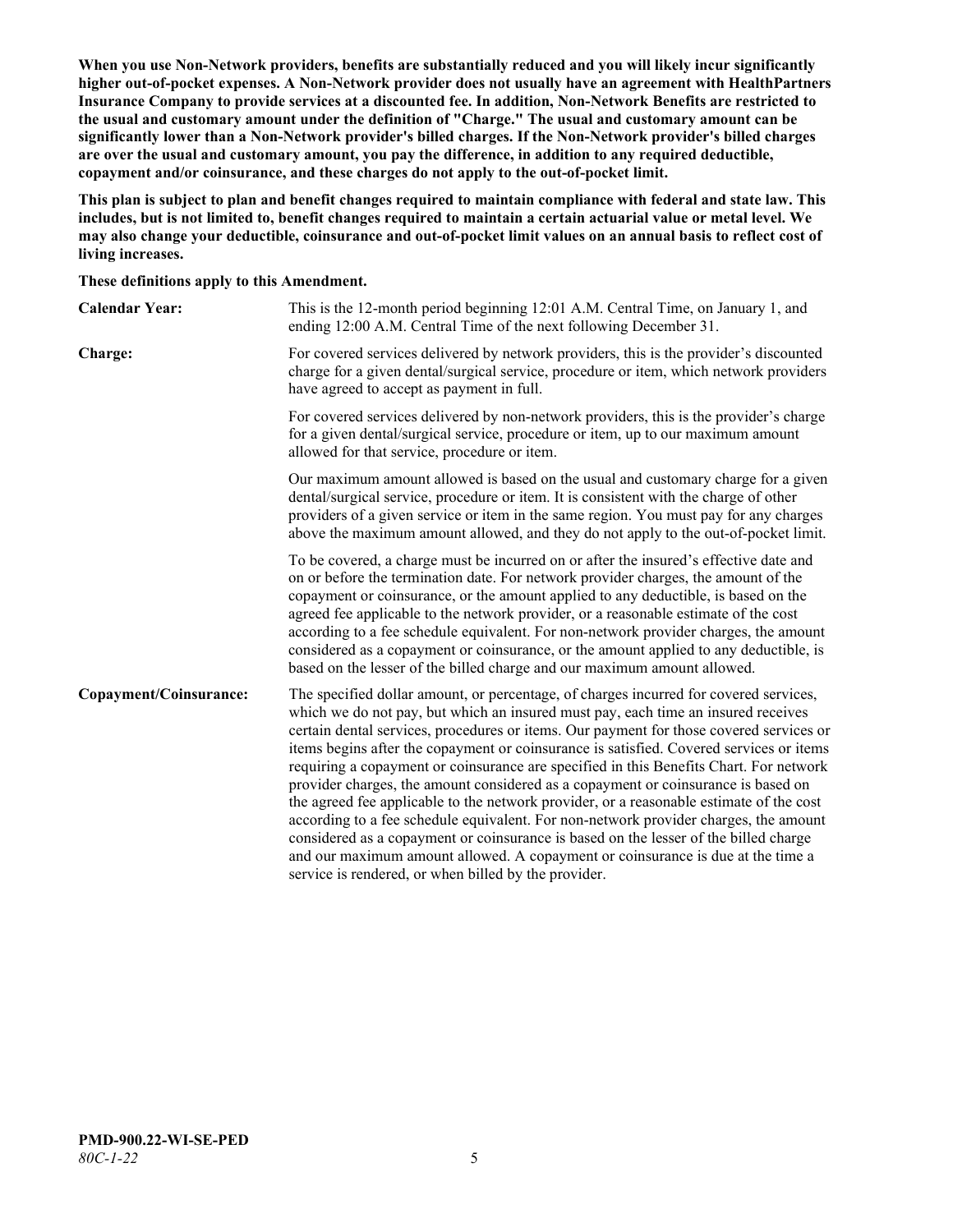| Deductible:                    | The specified dollar amount of charges incurred for covered services, which we do not<br>pay, but an insured or a family has to pay first in a calendar year. Our payment for<br>those services or items begins after any deductible is satisfied. Your plan has an<br>embedded deductible. This means once an insured meets the individual deductible, the<br>plan begins paying benefits for that person. If two or more members of the family meet<br>the family deductible, the plan begins paying benefits for all members of the family,<br>regardless of whether each insured has met the individual deductible. However, an<br>insured may not contribute more than the individual deductible towards the family<br>deductible. The amount of the charges that apply to any deductible are based on (1) the<br>agreed fee applicable to the network provider, or a reasonable estimate of the cost<br>according to a fee schedule equivalent; or (2) the lesser of the billed charge and our<br>maximum amount allowed for the non-network provider. This Benefits Chart indicates<br>which covered services are not subject to the deductible. |
|--------------------------------|---------------------------------------------------------------------------------------------------------------------------------------------------------------------------------------------------------------------------------------------------------------------------------------------------------------------------------------------------------------------------------------------------------------------------------------------------------------------------------------------------------------------------------------------------------------------------------------------------------------------------------------------------------------------------------------------------------------------------------------------------------------------------------------------------------------------------------------------------------------------------------------------------------------------------------------------------------------------------------------------------------------------------------------------------------------------------------------------------------------------------------------------------------|
| <b>Out-of-Pocket Expenses:</b> | You pay any specified copayments/coinsurance and deductibles applicable for<br>particular services, subject to the out-of-pocket limit described below. These amounts<br>are in addition to the monthly premium payments.                                                                                                                                                                                                                                                                                                                                                                                                                                                                                                                                                                                                                                                                                                                                                                                                                                                                                                                               |
| <b>Out-of-Pocket Limit:</b>    | You pay any copayments/coinsurance and deductibles for covered services, to the individual<br>or family out-of-pocket limit. Thereafter we cover 100% of charges incurred for all other<br>covered services, for the rest of the calendar year. You pay amounts greater than the out-of-<br>pocket limits if any benefit maximums are exceeded.                                                                                                                                                                                                                                                                                                                                                                                                                                                                                                                                                                                                                                                                                                                                                                                                         |
|                                | Non-Network Benefits above the maximum amount allowed (see definition of "charge"<br>above) do not apply to the out-of-pocket limit.                                                                                                                                                                                                                                                                                                                                                                                                                                                                                                                                                                                                                                                                                                                                                                                                                                                                                                                                                                                                                    |
|                                | You are responsible to keep track of the out-of-pocket expenses. Contact Member Services<br>for assistance in determining the amount paid by the insured for specific eligible services<br>received. Claims for reimbursement under the out-of-pocket limit provisions are subject to<br>the same time limits and provisions described under the "Claims Provisions" section of the<br>Certificate.                                                                                                                                                                                                                                                                                                                                                                                                                                                                                                                                                                                                                                                                                                                                                     |

## **Limits shown below are combined under your Network Benefits and Non-Network Benefits.**

#### **Individual Calendar Year Deductible**

| <b>Network Benefits</b>                         | <b>Non-Network Benefits</b>                        |
|-------------------------------------------------|----------------------------------------------------|
| See your Network Benefits individual deductible | See your Non-Network Benefits individual           |
| under your Medical Plan Benefits Chart.         | deductible under your Medical Plan Benefits Chart. |

#### **Family Calendar Year Deductible**

| Network Benefits                                                                       | <b>Non-Network Benefits</b>                                                                |
|----------------------------------------------------------------------------------------|--------------------------------------------------------------------------------------------|
| See your Network Benefits family deductible under<br>vour Medical Plan Benefits Chart. | See your Non-Network Benefits family deductible<br>under your Medical Plan Benefits Chart. |

## **Individual Calendar Year Out-of-Pocket Limit**

| <b>Network Benefits</b>                                                                                 | <b>Non-Network Benefits</b>                                                                                |
|---------------------------------------------------------------------------------------------------------|------------------------------------------------------------------------------------------------------------|
| See your Network Benefits individual out-of-<br>pocket limit under your Medical Plan Benefits<br>Chart. | See your Non-Network Benefits individual<br>out-of-pocket limit under your Medical Plan<br>Benefits Chart. |

### **Family Calendar Year Out-of-Pocket Limit**

| <b>Network Benefits</b>                                                                             | <b>Non-Network Benefits</b>                                                                             |
|-----------------------------------------------------------------------------------------------------|---------------------------------------------------------------------------------------------------------|
| See your Network Benefits family out-of-<br>pocket limit under your Medical Plan Benefits<br>Chart. | See your Non-Network Benefits family out-of-<br>pocket limit under your Medical Plan Benefits<br>Chart. |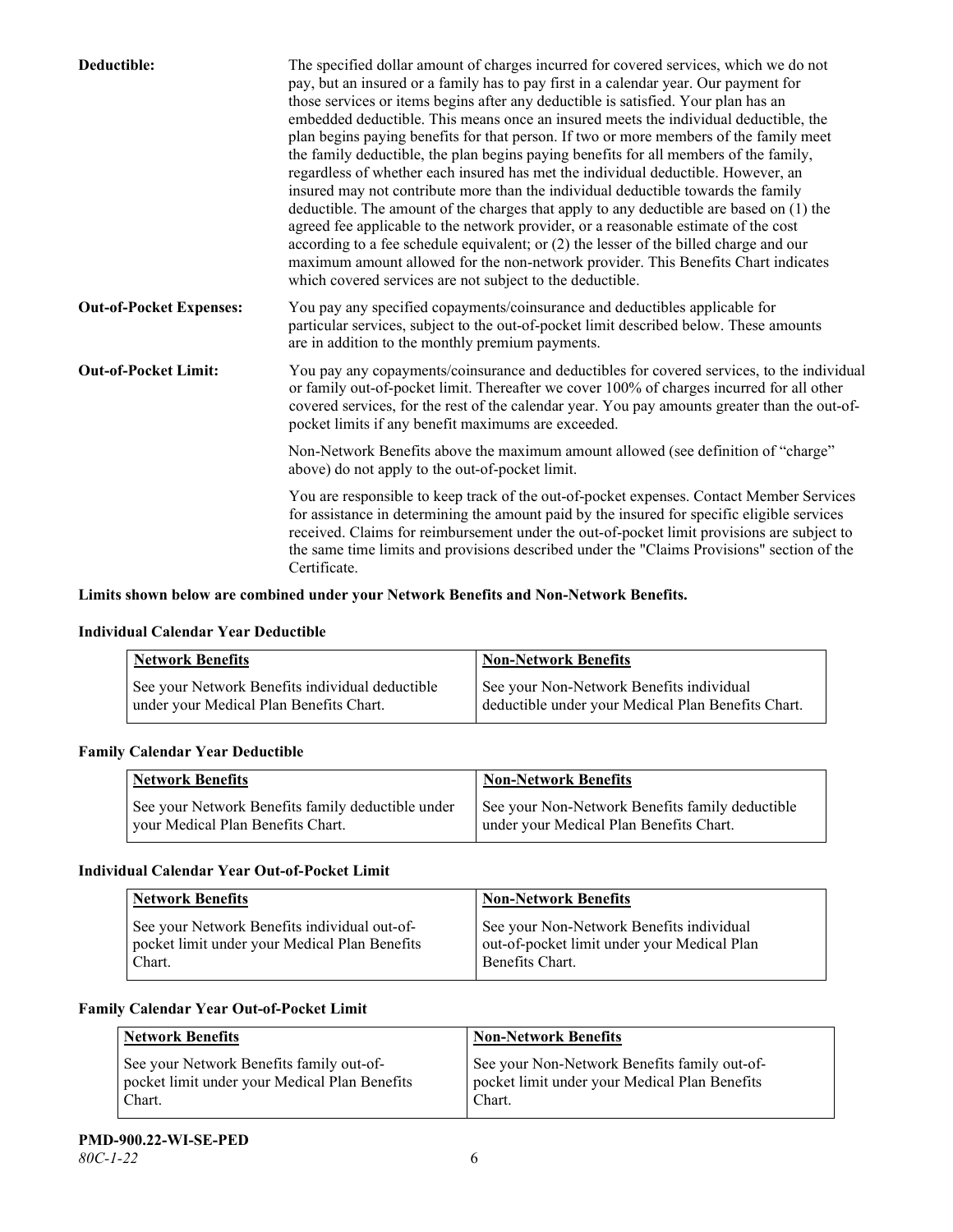## **PREVENTIVE AND DIAGNOSTIC SERVICES**

#### **Covered Services:**

We cover the following preventive and diagnostic services, with certain limitations which are listed below. For this category, deductible does not apply to Network Benefits.

- **Routine dental care examinations for new and existing patients** limited to twice each calendar year.
- **Dental cleaning (prophylaxis or periodontal maintenance cleaning)** limited to twice each calendar year.
- **Professionally applied topical fluoride (other than silver diamine fluoride)** limited to twice each calendar year.
- **Silver diamine fluoride** limited to twice per tooth each calendar year.
- **Pit and Fissure sealant application and preventive resin restoration** limited to one application per tooth per 36-month period, for unrestored permanent molars.
- **Bitewing x-rays** limited to twice each calendar year.
- **Full mouth or panoramic x-rays** limited to once every 60 months.
- **Other x-rays, except as provided in connection with orthodontic diagnostic procedures and treatment.**
- **Space maintainers (fixed or removable appliances designed to prevent adjacent and opposing teeth from moving)** for lost primary teeth.
- **Evaluations that are not routine and periodic, including: problem-focused evaluations (either limited or detailed and extensive), periodontal evaluations, and evaluations for insureds under the age of 3 which include counseling with the primary caregiver.**
- **Screening or assessments of a patient** limited to twice each calendar year.

| Network Benefits              | <b>Non-Network Benefits</b>  |
|-------------------------------|------------------------------|
| 100% of the charges incurred. | 50% of the charges incurred. |

### **Not Covered:**

- Diagnostic testing that is performed and billed as a separate procedure such as collection of microorganisms for culture, viral cultures, genetic testing for susceptibility or oral disease and caries susceptibility tests. This includes all oral pathology and laboratory testing charges.
- Additional charges for office visits that occur after regularly scheduled hours, office visits for observation, missed appointments or appointments cancelled on short notice.
- Cone beam CT capture and interpretation.
- Oral hygiene instruction.
- Removal of fixed space maintainers.
- Hospital, home and extended care facility visits by dental providers.
- Maxillofacial MRI, maxillofacial ultrasound and sialoendoscopy capture and interpretation.
- Post processing of image or image sets.
- Caries risk assessment and documentation.
- Charges for unspecified procedures.
- See "Services Not Covered" in item 3. of this Amendment.

## **BASIC SERVICES**

#### **Covered Services:**

We cover the following services:

- **Consultations.**
- **Emergency treatment for relief of pain.**
- **Regular restorative services (fillings) other than posterior composites.** Restorations using customary restorative materials and stainless steel crowns are covered, when dentally necessary due to loss of tooth structure as a result of tooth decay or fracture.
- **Regular restorative services (fillings) - posterior composites (white fillings on bicuspids and molars).** Restorations using customary restorative materials and preventive resin restorations are covered, when dentally necessary due to loss of tooth structure as a result of tooth decay or fracture.
- **Oral surgery – surgical and non-surgical extraction for the restoration of dental function.** Services include, but are not limited to, removal of impacted teeth, incision or drainage of abscesses and removal of exostosis. General anesthesia or intravenous sedation is covered, when dentally necessary, when provided by the attending dentist in a dental office setting and required to perform a covered dental procedure.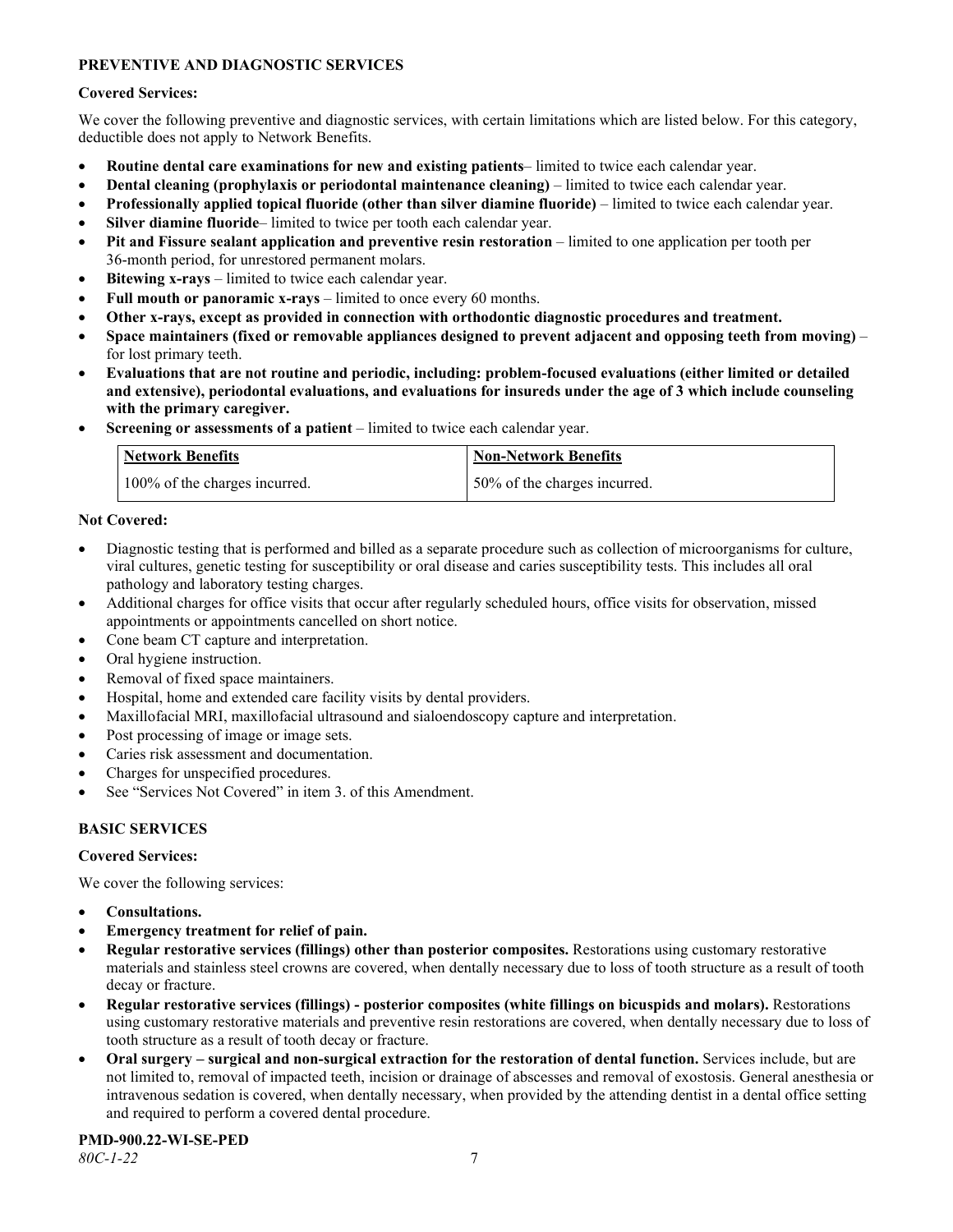- **Periodontics (gum disease)** limited to once every 24 months for non-surgical treatment and once every 36 months for surgical treatment.
- **Endodontics.**

| Network Benefits             | <b>Non-Network Benefits</b>  |
|------------------------------|------------------------------|
| 80% of the charges incurred. | 50% of the charges incurred. |

## **Limitations:**

• Collection and application of autologous blood concentrate product is limited to once every 36 months.

### **Not Covered:**

- Periodontal splinting.
- Orthognathic surgery (surgery to reposition the jaws).
- Harvest of bone for use in autogenous grafting procedure.
- Charges for surgical procedures for isolation of a tooth with a rubber dam.
- Non-intravenous conscious sedation, and drugs to treat anxiety or pain.
- Charges for endodontic endosseous implants.
- Charges for intentional reimplantation (including necessary splinting).
- Charges for canal preparation and fitting of preformed dowel or post.
- Charges for temporary crowns for fractured teeth.
- Charges for surgical placement of a temporary anchorage device.
- Charges for autogenous or nonautogenous osseous, osteoperiosteal or cartilage graft of the mandible or maxilla.
- Charges for anatomical crown exposure.
- Charges for the placement of a restorative foundation for an indirect restoration.
- Charges for periradicular services and bone grafts or other material used in conjunction with periradicular surgery.
- Charges for unspecified procedures.
- See "Services Not Covered" in item 3. of this Amendment.

## **SPECIAL SERVICES**

#### **Covered Services:**

We cover the following services:

- **Special restorative care** extraorally fabricated or cast restorations (crowns, inlays and onlays) are covered when teeth cannot be restored with customary restorative material and when dentally necessary due to the loss of tooth structure as a result of tooth decay or fracture. If a tooth can be restored with a customary restorative material, but an onlay, crown, jacket, indirect composite or porcelain/ceramic restoration is selected, benefits will be calculated using the charge appropriate to the equivalent customary restorative material.
- **Repair or recementing of crowns, inlays and onlays.**

| <b>Network Benefits</b>      | <b>Non-Network Benefits</b>  |
|------------------------------|------------------------------|
| 80% of the charges incurred. | 50% of the charges incurred. |

#### **Limitations:**

• Benefit for the replacement of a crown or onlay will be provided only after a five-year period measured from the date on which the procedure was last provided, whether under this Amendment or not.

#### **Not Covered:**

- Gold foil restorations.
- Onlays, veneers or partial crowns fabricated from extraorally cured composite resin or porcelain.
- Charges for unspecified procedures.
- See "Services Not Covered" in item 3. of this Amendment.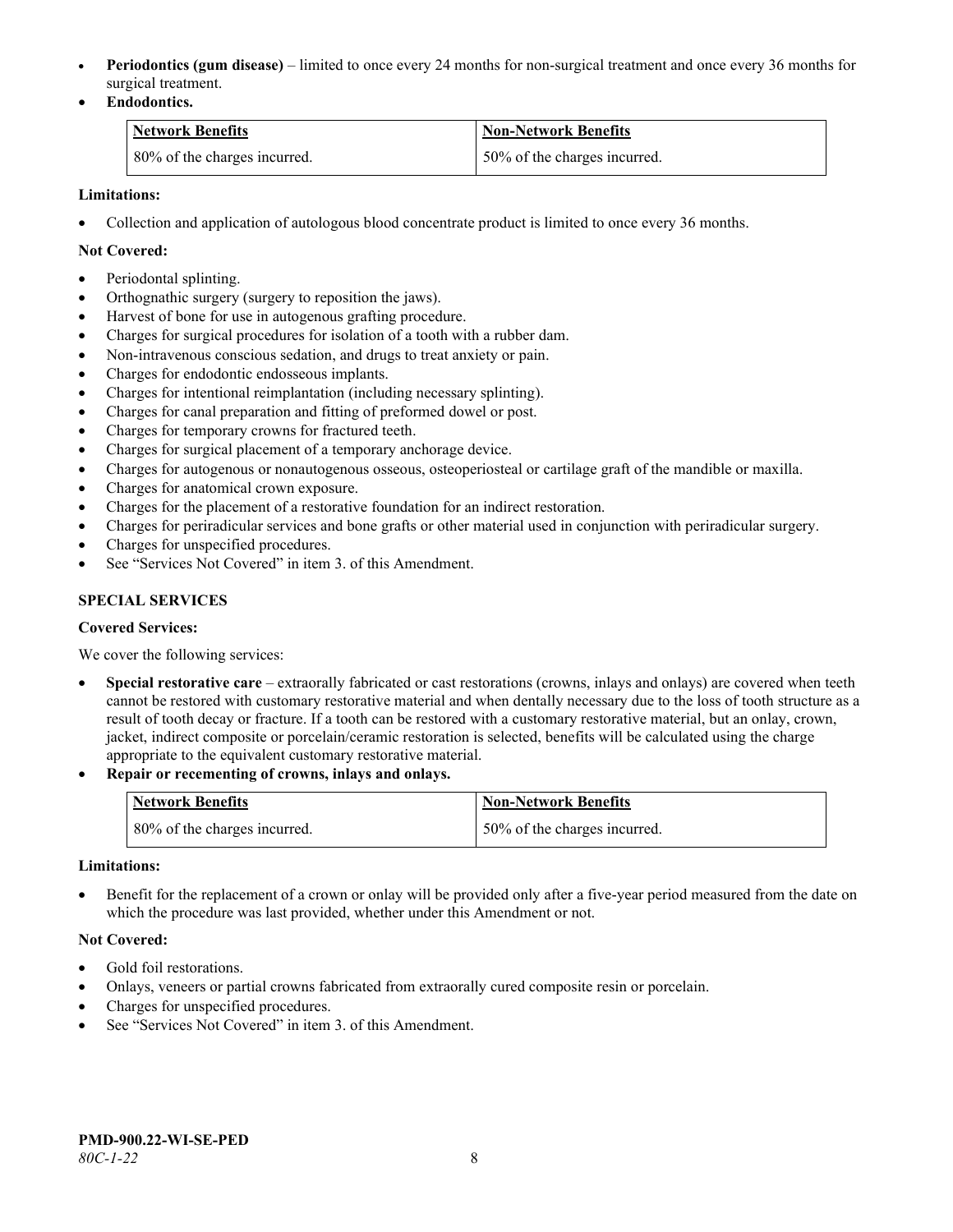## **PROSTHETIC SERVICES**

#### **Covered Services:**

We cover the following services:

- **Bridges** initial installation of fixed bridgework to replace missing natural teeth, replacement of an existing fixed bridgework by a new bridgework, the addition of teeth to an existing bridgework, and repair or recementing of bridgework are covered. A given prosthetic appliance for the purpose of replacing an existing appliance will be provided when satisfactory evidence is presented that the new prosthetic appliance is required to replace one or more teeth extracted after the existing bridgework was installed.
- **Dentures** initial installation of full removable dentures to replace missing natural teeth and adjacent structures and adjustments during the six-month period following installation are covered. If a satisfactory result can be achieved through the utilization of standard procedures and materials but a personalized appliance is selected, or one which involves specialized techniques, the charges appropriate to the least costly appliance are covered. Replacement of an existing full removable denture by a new denture is covered. A given prosthetic appliance for the purpose of replacing an existing appliance will be provided when satisfactory evidence is presented that the new prosthetic appliance is required to replace one or more teeth extracted after the existing denture was installed. Repair of dentures, or relining or rebasing of dentures more than six months after installation of an initial or replacement denture are covered.
- **Partial dentures** Surveyed crowns which are not restorative but which are dentally necessary to facilitate the placement of a removable partial denture are covered. Initial installation of partial removable dentures to replace missing natural teeth and adjacent structures and adjustments during the six-month period following installation are covered. If a satisfactory result can be achieved by a standard cast chrome or acrylic partial denture, but a more complicated design is selected, the charges appropriate to the least costly appliance are covered. Replacement of an existing partial denture by a new denture, or the addition of teeth to an existing partial removable denture is covered. A given prosthetic appliance for the purpose of replacing an existing appliance will be provided when satisfactory evidence is presented that the new prosthetic appliance is required to replace one or more teeth extracted after the existing denture was installed. Repair of dentures, or relining or rebasing of dentures more than six months after installation of an initial or replacement denture are covered.
- **Occlusal guards** occlusal guards for the treatment of bruxism are covered, including repair and relining of occlusal guards.
- **Tissue conditioning.**

| Network Benefits             | <b>Non-Network Benefits</b>  |
|------------------------------|------------------------------|
| 80% of the charges incurred. | 50% of the charges incurred. |

#### **Limitations:**

- Benefit for replacement of a prosthetic appliance will be provided only (a) if the existing appliance cannot be made serviceable, and (b) after a five-year period measured from the date on which it was installed, whether under this Amendment or not.
- Occlusal guards are limited to one every 12 months, for insureds age 13 or older.

#### **Not Covered:**

- Services for replacement of any missing, lost or stolen dental or implant-supported prosthesis.
- Services related to a prosthetic appliance which was installed or delivered more than 60 days after termination of coverage. Interim prostheses.
- Connector bars, stress breakers and precision attachments.
- Provisional pontics, crowns and retainer crowns.
- Copings.
- Charges for unspecified procedures.
- See "Services Not Covered" in item 3. of this Amendment.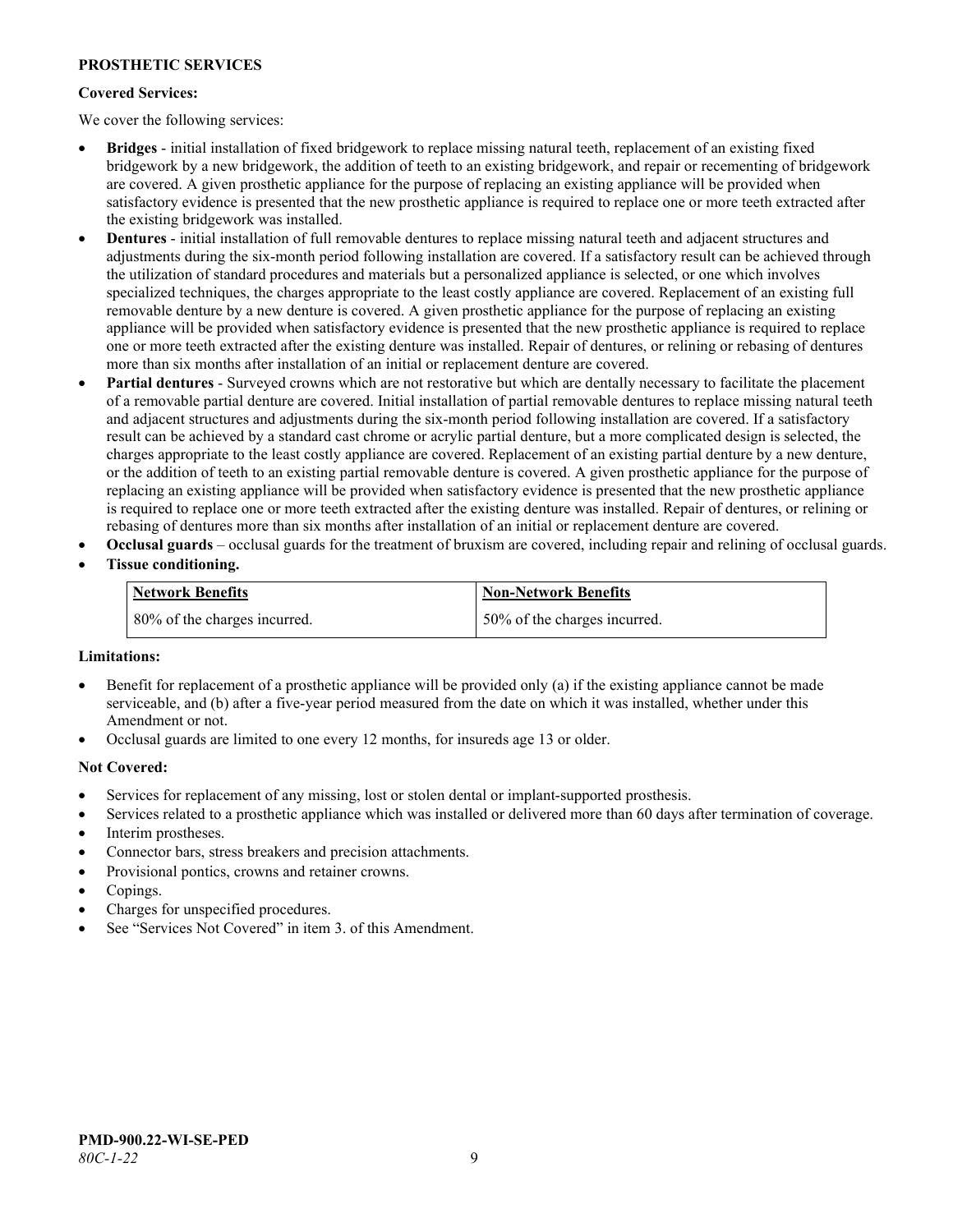## **DENTAL IMPLANT SERVICES**

### **Covered Services:**

#### We cover, **if dentally necessary**:

- the surgical placement of an implant body to replace missing natural teeth;
- removal and replacement of an implant body that is not serviceable and cannot be repaired after a period of at least five years from the date that the implant body was initially placed;
- initial installation of implant-supported prosthesis (crowns, bridgework and dentures) to replace missing teeth;
- replacement of an existing implant-supported prosthesis by a new implant-supported prosthesis, or the addition of teeth to an existing implant-supported prosthesis. We will replace an existing implant-supported prosthesis when satisfactory evidence is presented that (a) the new implant-supported prosthesis is required to replace one or more teeth extracted after the existing implant-supported prosthesis was installed, or (b) the existing implant-supported prosthesis cannot be made serviceable;
- repair of implant-supported prosthesis;
- other related implant services.

**Decisions about dental necessity are made by HealthPartners Insurance Company**'**s dental directors, or their designees. If the dental directors or their designees determine that a tooth or an arch can be restored with a standard prosthesis or restoration, no benefits will be allowed for the individual implant or implant procedure. For the second phase of treatment (the prosthodontics phase of placing the implant crown, bridge, denture or partial denture), we will base benefits on the least costly, professionally acceptable alternative treatment.**

| Network Benefits             | <b>Non-Network Benefits</b>  |
|------------------------------|------------------------------|
| 80% of the charges incurred. | 50% of the charges incurred. |

### **Limitations:**

- Benefit for replacement of an existing implant-supported prosthesis that cannot be made serviceable will be provided only after a five-year period measured from the date that the implant-supported prosthesis was initially placed, whether under this Amendment or not.
- Endosteal implants, surgical placement of an interim implant body, eposteal implants, transolsteal implants (including hardware), implant-supported complete or partial dentures, connecting bars, abutments, implant-supported crowns, and abutment supported retainers are limited to once every five years.
- Radiographic/surgical implant indexing is limited to once every five years.

#### **Not Covered:**

- Charges for interim abutments or custom abutments, including placement.
- Charges for unspecified procedures.
- See "Services Not Covered" in item 3. of this Amendment.

## **EMERGENCY DENTAL CARE SERVICES**

#### **Covered Services:**

We cover emergency dental care provided by network or non-network providers to the same extent as eligible dental services specified above and subject to the same deductibles, coinsurance and maximums.

| <b>Network Benefits</b>                                                                                                                                                             | <b>Non-Network Benefits</b>                                                       |
|-------------------------------------------------------------------------------------------------------------------------------------------------------------------------------------|-----------------------------------------------------------------------------------|
| Coverage level is the same as corresponding Network   Coverage level is the same as corresponding Non-<br>Benefits, depending on the type of service provided,<br>such as fillings. | Network Benefits, depending on the type of service<br>provided, such as fillings. |

#### **Not Covered:**

See "Services Not Covered" in item 3. of this Amendment.